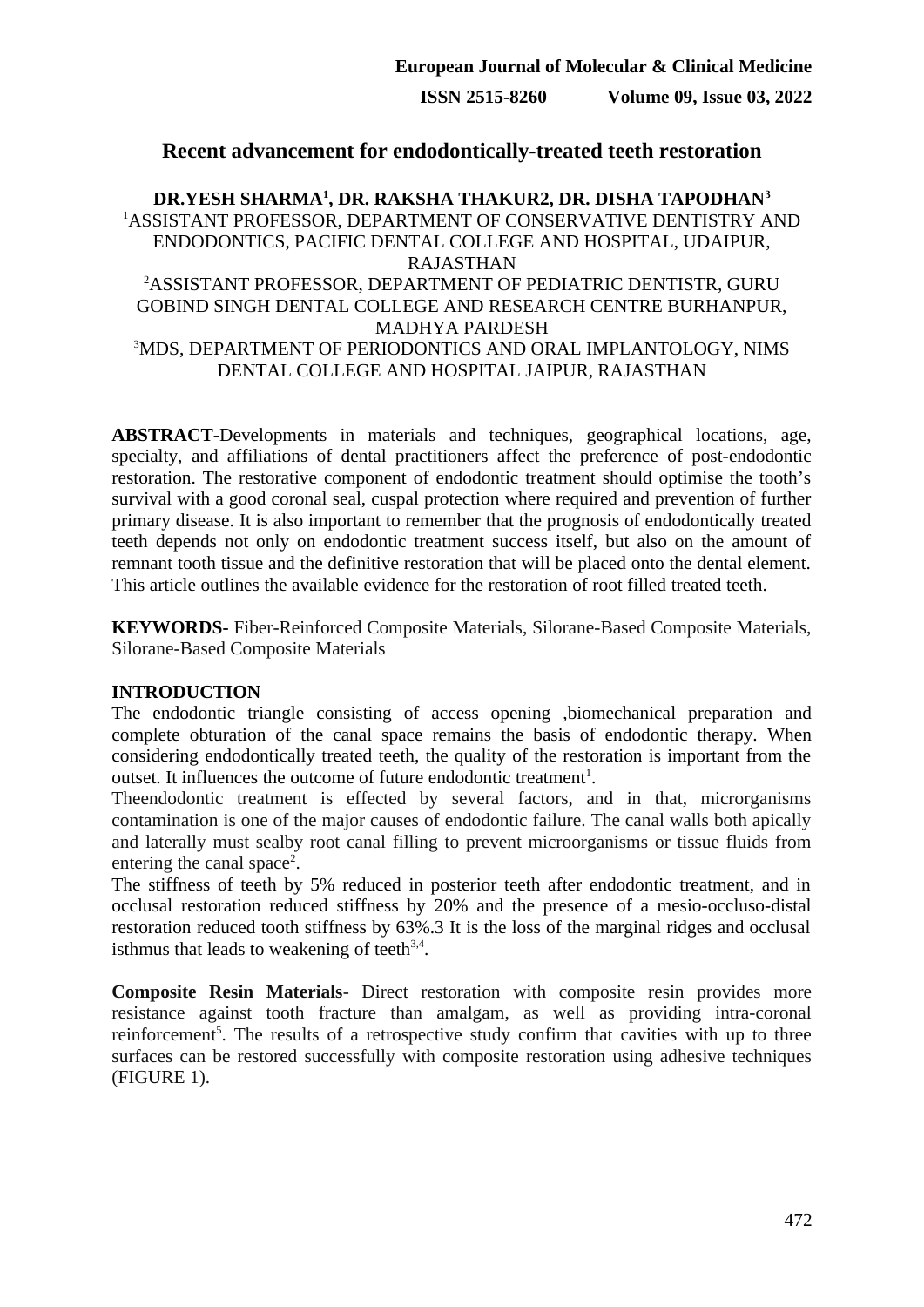

**Figure 1. Composite Resin Materials**

**Fiber-Reinforced Composite Materials**- As a result, fiber reinforcement of composite resin restorations with polyethylene or glass fiber material is a well-accepted method for saving the remaining tooth structure while performing direct composite restorations in root-filled teeth(FIGURE 2) $^6$ .



**Figure 2.Fiber-Reinforced Composite Materials**

**Silorane-Based Composite Materials-**Silorane-based composites have been marketed as an alternative to traditional methacrylate monomer-based composite resin restoratives<sup>7</sup>. These hybrid systems contain both siloraneand oxirane-based monomers and have two main advantages: low polymerization shrinkage and increased hydrophobicity (FIGURE 3).



**Figure 3.Silorane-Based Composite Materials**

**Bulk-Fill Flowable Base Materials-** In an effort to simplify clinical procedures, simplified dental adhesives, bulk-fill flowable base materials, and bulk-fill resin restorative materials have been developed<sup>8,9</sup>. Based on the results of randomized controlled studies, these low- and high-viscosity (sculptable) materials have proved successful; however, information regarding their performance in restoring root-filled teeth is lacking(FIGURE 4).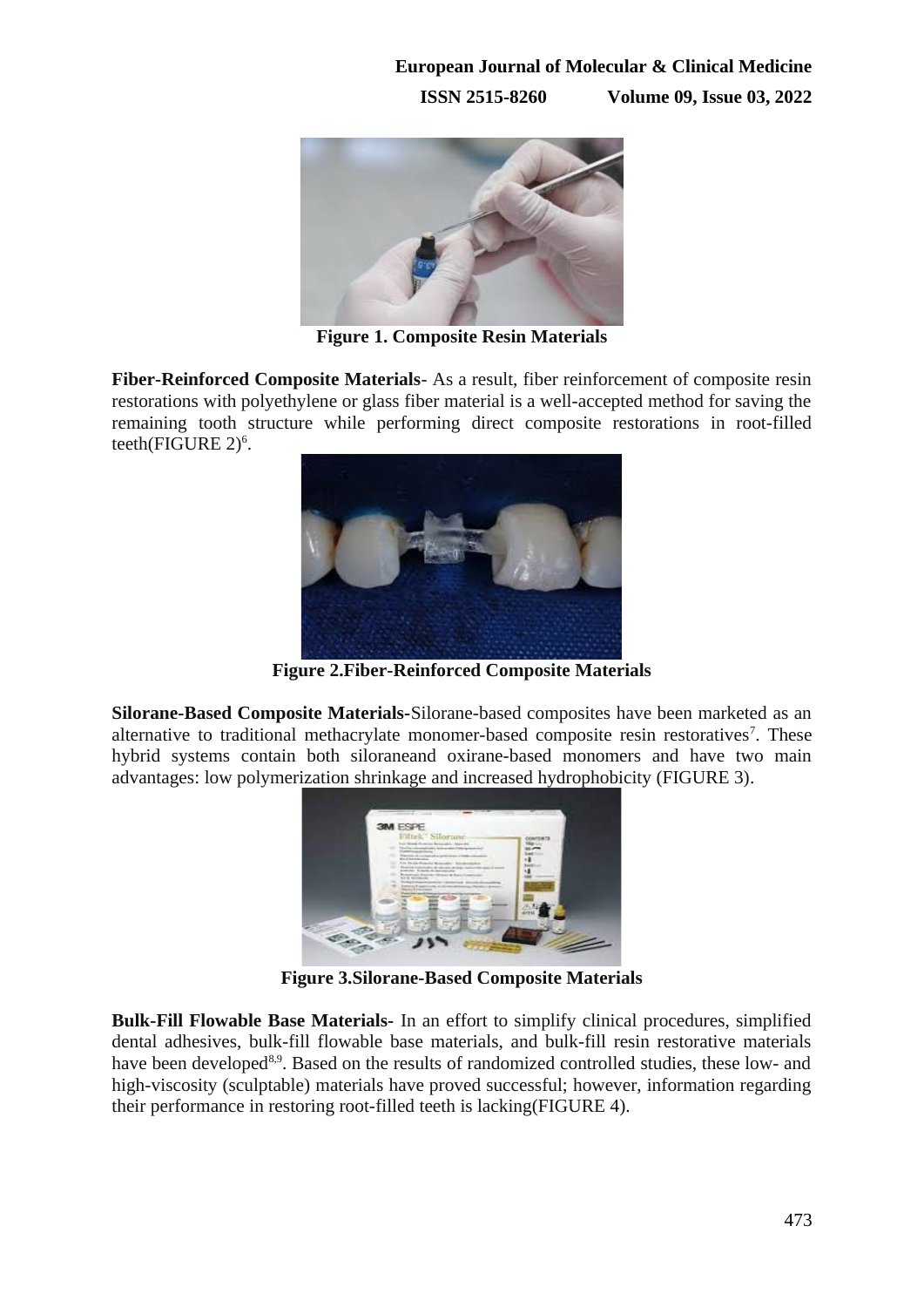

**Figure 4.Bulk-Fill Flowable Base Materials**

**Short-Fiber-Reinforced Composite Resin Materials**- Another base filling material option for restoring nonvital posterior teeth in high-stress-bearing areas is the short-fiber- reinforced composite<sup>10,11</sup>. According to Garoushi et al, randomly oriented E-glass fibers significantly affect the mechanical properties of the material and serve as a Bcrack-stopper layer $^{12}$ .

Yasa et al. (2015) compared nano-hybrid composite resin, bulk-fill flowable composite, and short-fiber-reinforced composite in the absence/presence of retention slots<sup>13</sup>. According to their study results, a short-fiber-reinforced composite with retentive slots may offer an alternative for preventing cuspal fracture of endodontically treated teeth with MOD cavities(FIGURE 5).



**Figure 5. Short-Fiber-Reinforced Composite Resin Materials**

**CONCLUSION-The material for restoration of endodontically treated teeth (ETT) is a** challenging task that usually involves the treatment of teeth with significant loss of tooth structure<sup>14,15</sup>, the success of restored ETT relies on residual tooth structure, extension for prevention concepts should be avoided.

## **REFRENCES-**

- 1. Bowen RL. Properties of a silica-reinforced polymer for dental restorations. *J Am Dent Assoc.* 1963;66:57–64.
- 2. Wilder AD, Jr, May KN, Jr, Bayne SC, Taylor DF, Leinfelder KF. Seventeen-year clinical study of ultraviolet-cured posterior composite Class I and II restorations. *J Esthet Dent.* 1999;11:135–42.
- 3. Opdam NJ, Loomans BA, Roeters FJ, Bronkhorst EM. Five-year clinical performance of posterior resin composite restorations placed by dental students. *J Dent.* 2004;32:379– 83.
- 4. Roulet JF. Benefits and disadvantages of tooth-coloured alternatives to amalgam. *J Dent.* 1997;25:459–73.
- 5. Manhart J, Chen H, Hamm G, Hickel R Buonocore Memorial Lecture. Review of the clinical survival of direct and indirect restorations in posterior teeth of the permanent dentition. *Oper Dent .* 2004;29:481–508.
- 6. Bayne SC, Thompson JY. Mechanical property analysis of two admixed PRIMM-modified commercial dental composites. *Trans Acad Dent Mater.* 1996;9:238.